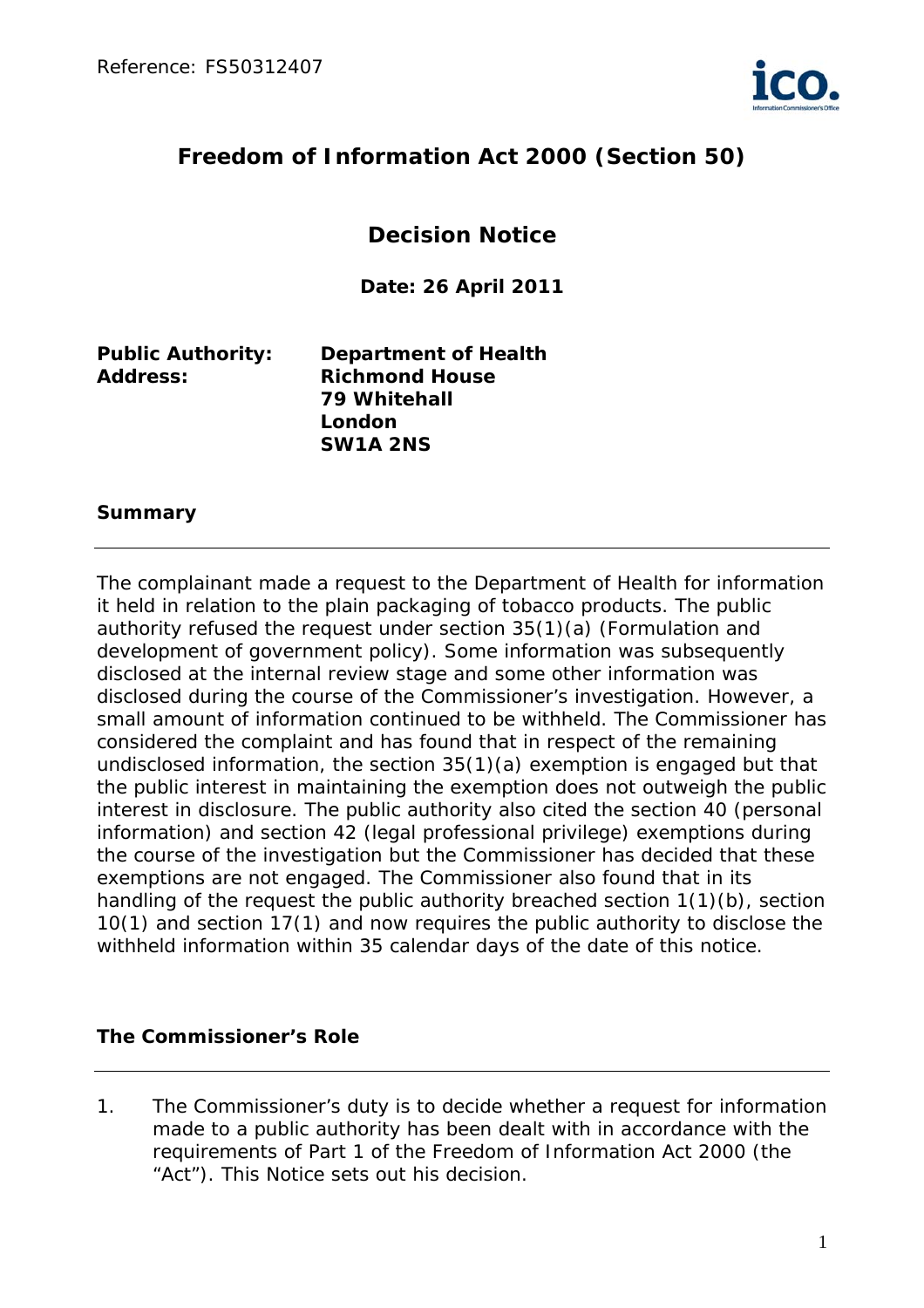

## **The Request**

- 2. On 21 December 2009 the complainant made a freedom of information request to the public authority for information related to plain packaging on tobacco products. The request read as follows:
	- (a) "Information which has been obtained by, or provided to, the DoH since 25 June 2009 which could be treated as being of evidential relevance to the development of regulation concerning 'plain packaging' of tobacco products and/or *'advertising on tobacco packaging'*";
	- (b) "Information on the extent to which, since 25 June 2009, the DoH has funded (in whole or in part) research or analysis in respect of 'plain packaging' of tobacco products and/or *'advertising on tobacco packaging'*"; and
	- (c) "Correspondence entered into since 25 June 2009 between the DoH and organisations supporting 'plain packaging' regulation (for example, Action on Smoking and Health, the Centre for Tobacco Control Research, the UK Centre for Tobacco Control Studies, Cancer Research UK and the British Heart Foundation) and individuals acting on behalf of such organisations in respect of 'plain packaging' of tobacco products and/or '*advertising on tobacco packaging'*".
- 3. The public authority responded to the request on 22 January 2010 at which point it confirmed that it held information falling within the scope of the request. However, the request was refused under section 35(1)(a) which provides for an exemption for information which relates to the formulation or development of government policy. The public authority concluded that the public interest in maintaining this exemption outweighed the public interest in disclosure.
- 4. On 5 February 2010 the complainant wrote to the public authority to ask it to carry out an internal review of its handling of the request. In particular the complainant asked the public authority to reconsider the request in light of what they saw as the strong public interest in disclosure.
- 5. The public authority presented the findings of its internal review on 16 March 2010. It now said that 'the publication of the new tobacco control strategy, *A Smokefree Future'* meant that it could now disclose some information which had previously been withheld. For part (a) of the request the public authority confirmed that information was held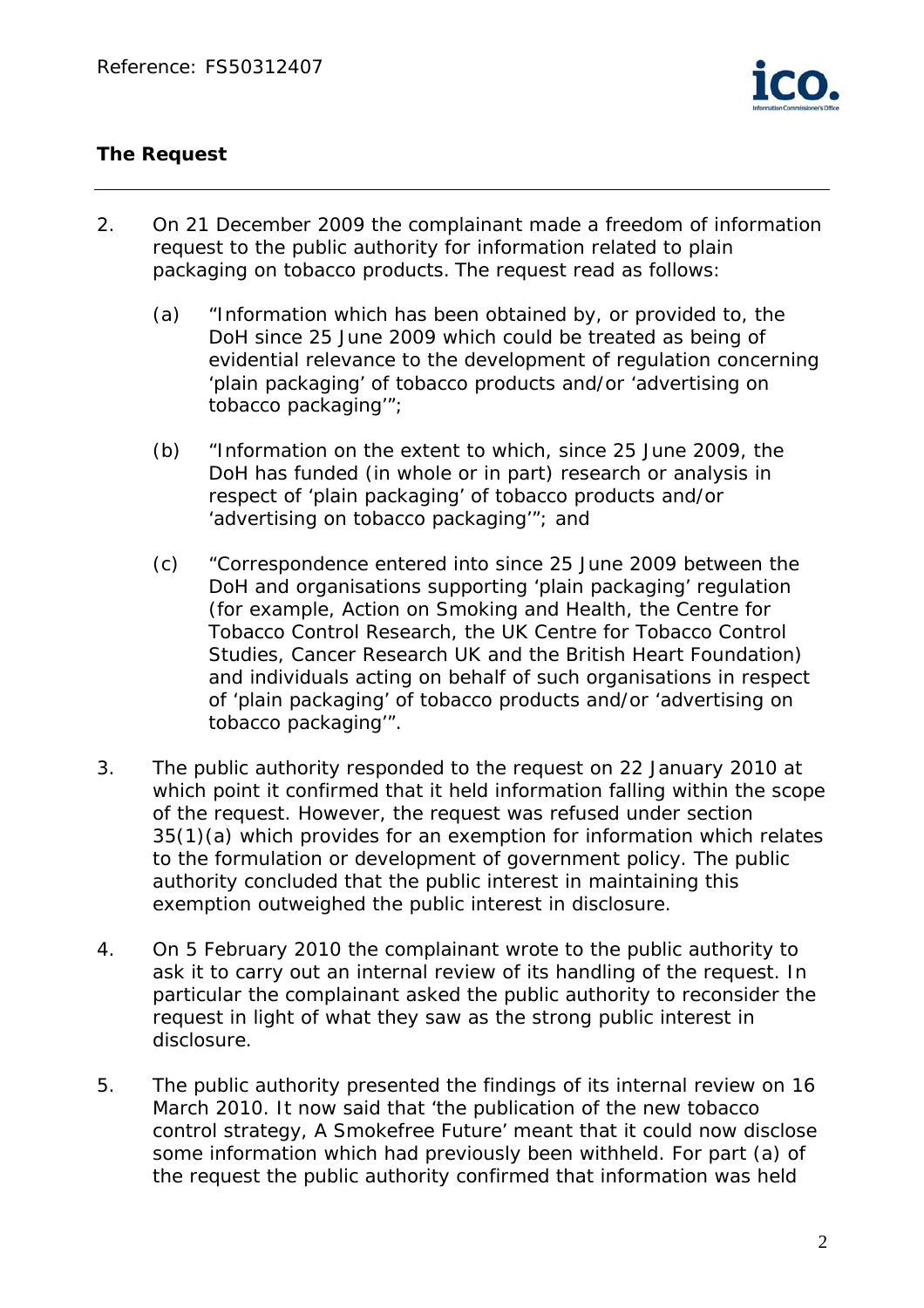

but that it was exempt under section 35(1)(a). This is a qualified exemption and the public authority said that it was carrying out a public interest test and would inform the complainant of the result of this within 10 working days. For part (b) of the request the public authority confirmed that no information was held. As regards part (c) of the request the complainant was provided with a number of letters from relevant organisations together with the responses to these letters.

- 6. The public authority presented the second part of its internal review on 31 March 2010 and wrote to the complainant with details of its public interest determination in respect of part (a) of the request. It now confirmed that the information falling within the scope of this part of the request was exempt under section 35(1)(a) and that it had concluded that the public interest in maintaining the exemption outweighed the public interest in disclosure.
- 7. On 12 April 2010 the complainant wrote a 'pre-complaint letter' to the public authority to give it a further opportunity to release the information in part (a) of the request. The complainant also asked the public authority to confirm that it had received all of the information falling within the scope of part (c) of the request.
- 8. The public authority responded to the complainant on 19 April 2010 stating that its position on part (a) of the request had not changed. As regards part (c) of the request the public authority said that all relevant information had been disclosed.

# **The Investigation**

## **Scope of the case**

- 9. On 13 May 2010 the complainant complained to the Commissioner about the public authority's decision to refuse the request. In particular the complainant provided a detailed submission to support its view that the information in part (a) of the request should be disclosed. The complainant also confirmed that it was satisfied with the public authority's response to parts (b) and (c) of the request and so the Commissioner has not considered the public authority's response to these elements of the request.
- 10. As noted at paragraph 13 below, some further information under part (a) of the request was made available to the complainant during the course of the Commissioner's investigation. However further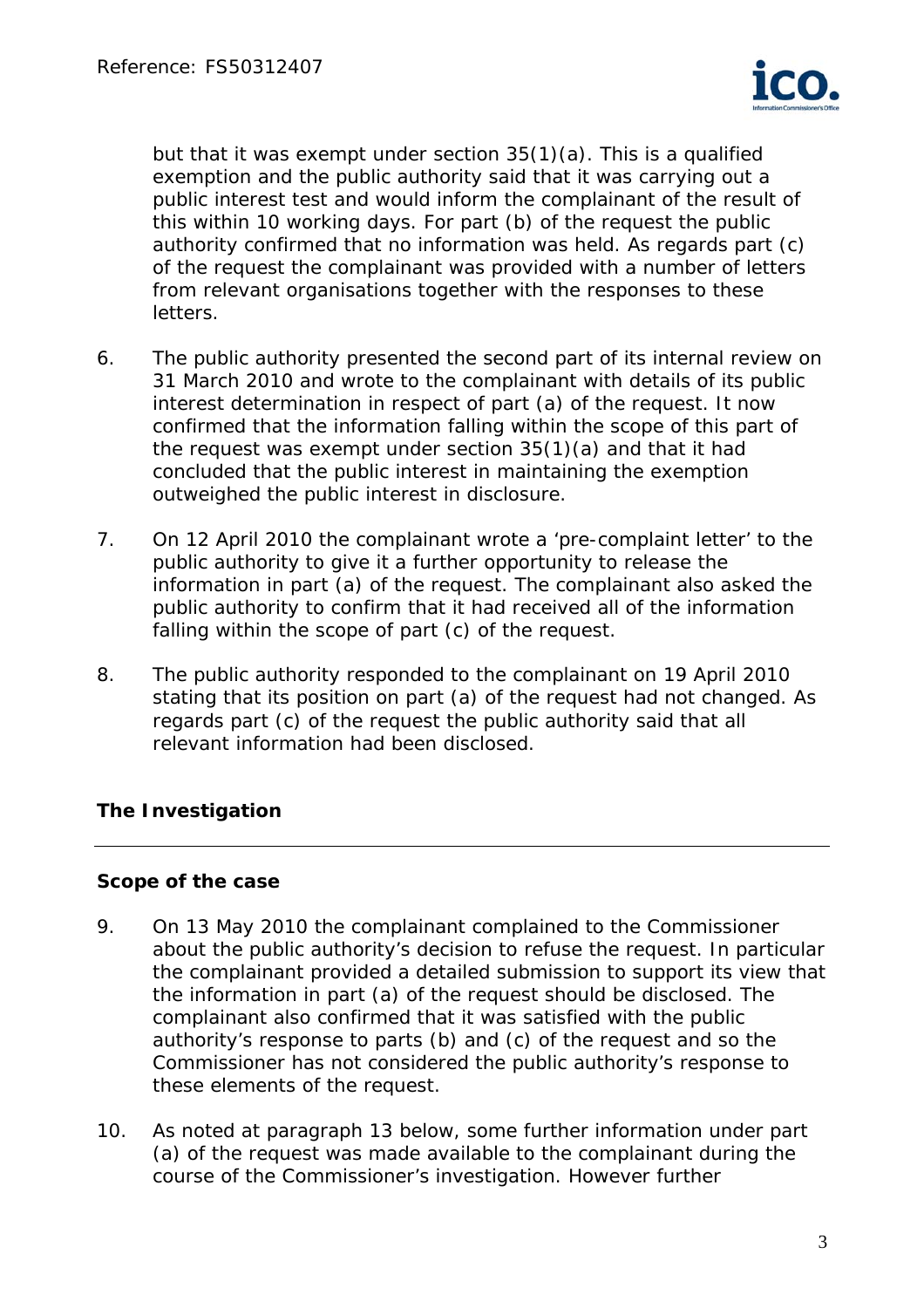

information continued to be withheld and it is this information which the Commissioner has considered as part of this decision notice.

11. The complainant also asked the Commissioner to consider the time taken to respond to the request and the time taken to complete the internal review.

#### **Chronology**

- 12. The Commissioner first wrote to the public authority with details of the complaint on 22 June 2010. The Commissioner asked to be provided with copies of the withheld information, clearly marked to show where any exemption was being applied.
- 13. The public authority responded to the Commissioner on 8 July 2010 and provided copies of the withheld information. The public authority also provided further details on its handling of the request and its reasons for refusing to disclose some of the information. As regards part (a) of the request it now said that some additional information could be disclosed and this was being made available to the complainant. As for the remaining information under part (a) of the request the public authority argued that it continued to engage the section 35(1)(a) exemption. However, it also said that it now believed that other exemptions could be applied to this information and cited section 27(1)(a) and (b) (International relations), section 40 (Personal information) and section 42 (Legal professional privilege).
- 14. The Commissioner contacted the public authority again on 12 October 2010, once the complaint had been allocated to one of his case officers. The Commissioner now asked for some further details on its application of the section 35(1)(a) exemption. In particular the Commissioner asked the public authority to confirm which policy the withheld information related to. The Commissioner also asked for further details on the background to the policy and an outline of what stage the policy process had reached by the time the request was received. Finally, the Commissioner asked the public authority to explain, with reference to the withheld information, why it had concluded that the public interest in maintaining the exemption outweighed the public interest in disclosure.
- 15. The public authority responded to the Commissioner's enquiries on 14 October 2010.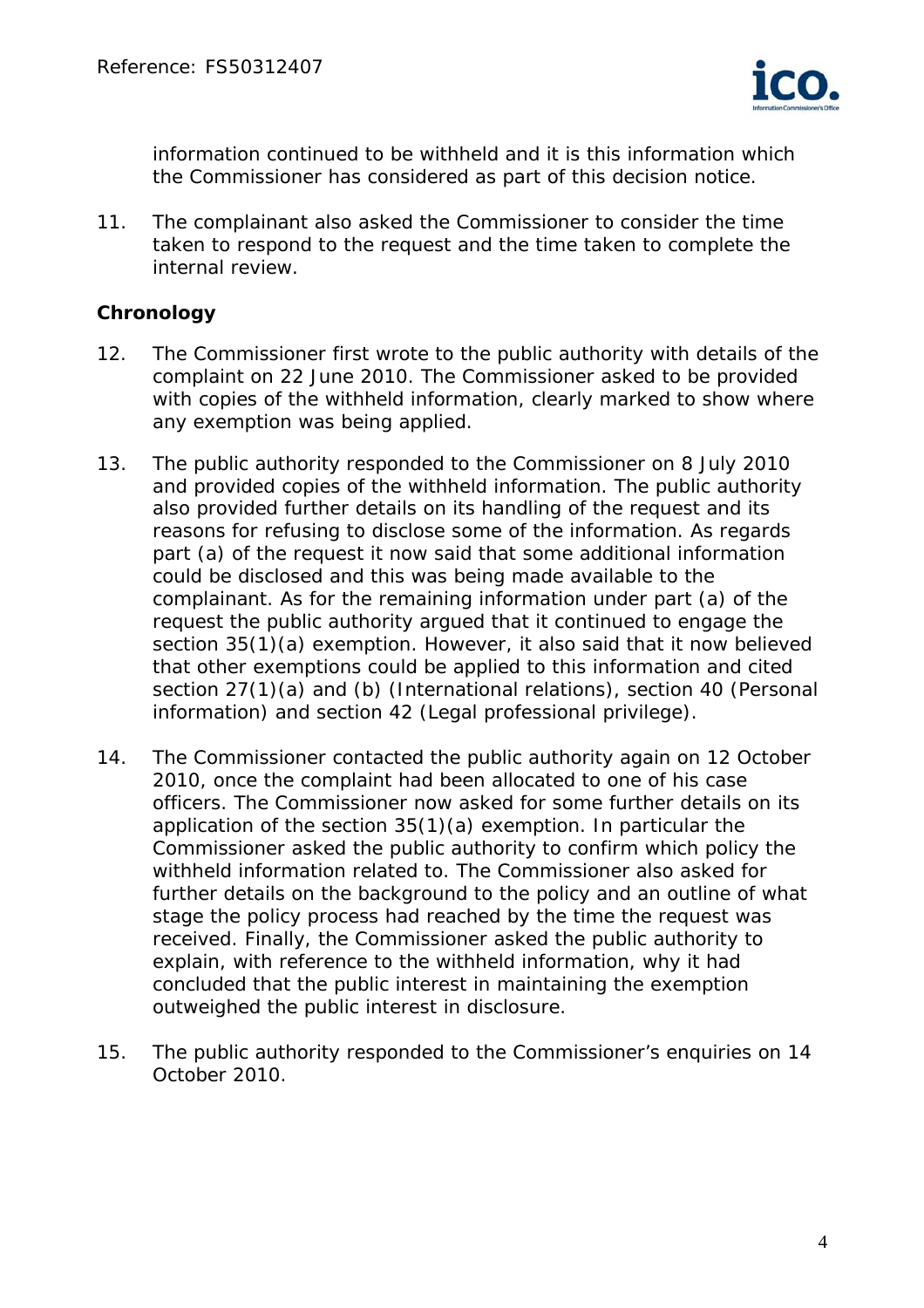

# **Findings of fact**

16. On 1 February 2010 the Government published *A Smokefree future: A Comprehensive Tobacco Control Strategy for England* outlining a number of measures to reduce tobacco consumption in England.<sup>[1](#page-4-0)</sup> It considered the option of plain packaging in relation to the aim of reducing the attractiveness of tobacco products and concluded that the evidence base regarding 'plain packaging' needed to be more carefully examined. The Strategy encouraged research to further understanding of the links between packaging and consumption, especially by young people.

# **Analysis**

17. A full text of the relevant statutory provisions referred to in this section is contained within the legal annex.

# **Exemptions**

 $\overline{a}$ 

# **Section 35(1)(a) – Formulation or development of government policy**

- 18. The public authority has, in the first instance, withheld the remaining small amount of information falling within the scope of part (a) of the request under the exemption in section 35(1)(a) of the Act. Section 35(1)(a) provides that information is exempt if it relates to the formulation or development of government policy. Section 35(1)(a) is a class based exemption. Where a class based exemption is claimed it is not necessary to demonstrate prejudice or harm to any particular interest in order to engage the exemption. Instead, it is only necessary to show that the information falls within a particular class of information.
- 19. The Commissioner considers that the term 'relates to' can safely be given a broad interpretation. This is because the exemption is qualified and a public authority would be obliged to disclose information where there is no significant harm to the public interest. The Commissioner takes the view that the 'formulation' of government policy comprises the early stages of the policy process – where options are generated and sorted, risks are identified, consultation occurs and recommendations or submissions are put to a Minister. 'Development' may go beyond this stage to the processes involved in improving or

<span id="page-4-0"></span><sup>&</sup>lt;sup>1</sup>[http://www.dh.gov.uk/prod\\_consum\\_dh/groups/dh\\_digitalassets/@dh/@en/@ps/document](http://www.dh.gov.uk/prod_consum_dh/groups/dh_digitalassets/@dh/@en/@ps/documents/digitalasset/dh_111789.pdf) [s/digitalasset/dh\\_111789.pdf](http://www.dh.gov.uk/prod_consum_dh/groups/dh_digitalassets/@dh/@en/@ps/documents/digitalasset/dh_111789.pdf)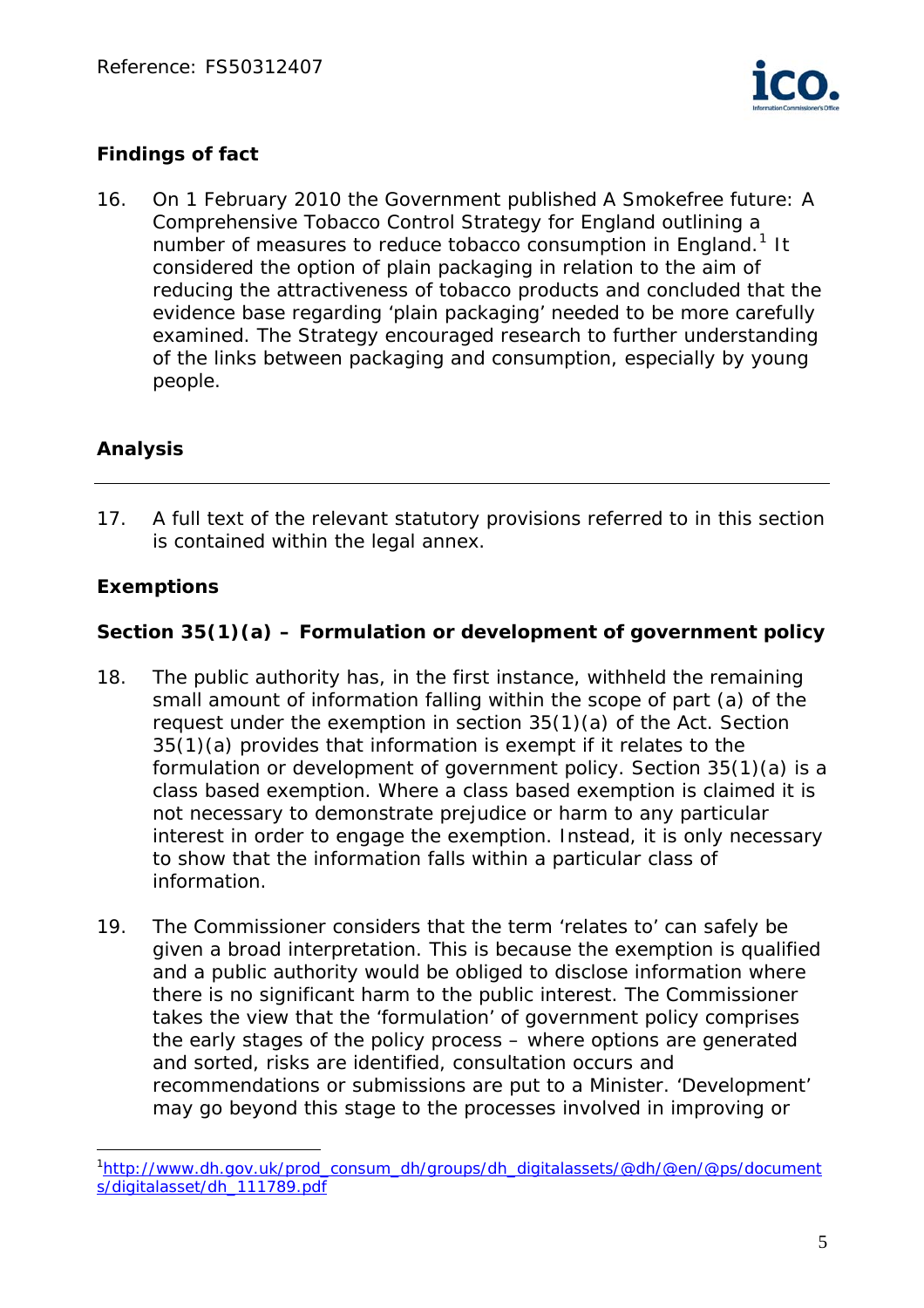

altering already existing policy such as piloting, monitoring, reviewing, analysing or recording the effects of existing policy.

- 20. In this case the public authority has confirmed that the withheld information relates to the evidence used to inform the possible introduction of plain packaging in the wider context of the government's overall tobacco strategy. It explained that plain packaging was one of many possible areas of tobacco control activity under consideration for potential policy action ahead of the previous government's tobacco control strategy, *A Smokefree Future.* The Commissioner is satisfied that the work carried out by the public authority in relation to plain packaging amounts to government policy within the meaning of section 35(1)(a). Having reviewed the withheld information the Commissioner is satisfied that this relates to the early evidence gathering stage of the policy process and that therefore the information can be said to relate to the formulation of government policy. Therefore the Commissioner is satisfied that section 35(1)(a) is engaged in respect of the withheld information.
- 21. When submitting its complaint the complainant had referred the Commissioner to section 35(2) of the Act which provides that once a decision as to government policy has been taken, any statistical information used to provide an informed background to that decision cannot be exempt information under section 35(1)(a). The Commissioner wishes to stress that the majority of the withheld information is not statistical. A very small amount of information that provides details of the progress of tobacco control methods internationally could be said to be statistical insofar as it relies on charts and graphs to evidence this information. However, at the time the request was received the policy process was still ongoing and so no decision had been taken and therefore, in any event, section 35(2) is not relevant in this case.

# **Public interest test**

## **Public interest arguments in favour of disclosing the requested information**

22. The public authority had suggested that disclosure would damage relations with third parties involved in the policy process. With this in mind the complainant argued that there is strong public interest in transparency where third parties have or appear to have privileged access to government and where they are able to influence or directly influence the formulation or development of government policy.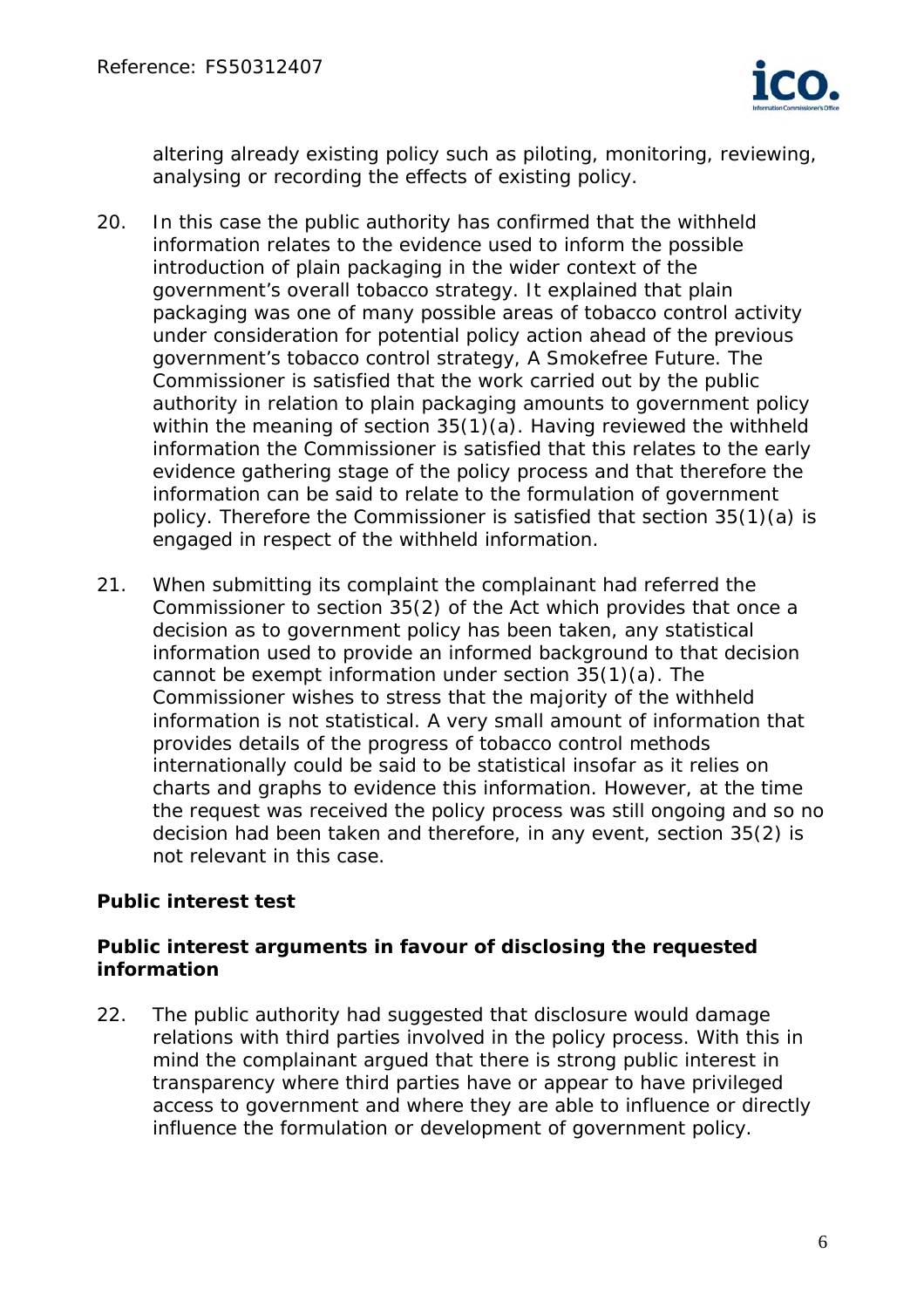

- 23. The complainant highlighted section 35(4) of the Act which requires public authorities when balancing the public interest to have regard to the particular public interest in the disclosure of factual information which has, or is intended to be used to provide an informed background to decision taking.
- 24. The complainant also suggested that when explaining its reasons for withholding the information the public authority had failed to identify what specific harm would result from disclosure but had instead relied on general arguments as to why the public interest favoured maintaining the exemption.
- 25. The Commissioner also considers that there is a public interest in aiding public understanding on issues being considered by the government in its tobacco control strategy.

#### **Public interest arguments in favour of maintaining the exemption**

- 26. The public authority has argued that the public interest favours maintaining the exemption in respect of the remaining withheld information because of the importance of ensuring good relations with third party stakeholders involved in the policy process. The withheld information relates to a seminar, or 'Roundtable discussion' which was convened by one of the public authority's stakeholders to consider the evidence on plain packaging at which a number of representatives of other governments were present. The public authority has explained that the seminar took place under 'Chatham House' Rule – 'a widely recognised, reputable way in which Government and other worldwide organisations operate policy discussions in that they provide both anonymity to speakers and encourage openness and the sharing of information'. Neither the identity nor the affiliation of the participants was to be revealed. It argues that the stakeholder concerned would not have agreed to convene the seminar and the other participants would not have agreed to take part if they thought that there was any possibility that the information would have been disclosed. Therefore it argued that disclosure would have damaged relations with the stakeholders concerned and said that in its view there was a strong public interest in protecting the basis of trust which is essential for the positive working relationship between the public authority and the third parties concerned.
- 27. The public authority has also referred to the public interest in having a safe space within the policy making process. It argues that there is a public interest in ensuring that the possibility of public exposure does not deter from full, candid and proper deliberation of policy formulation, including the exploration of all policy options.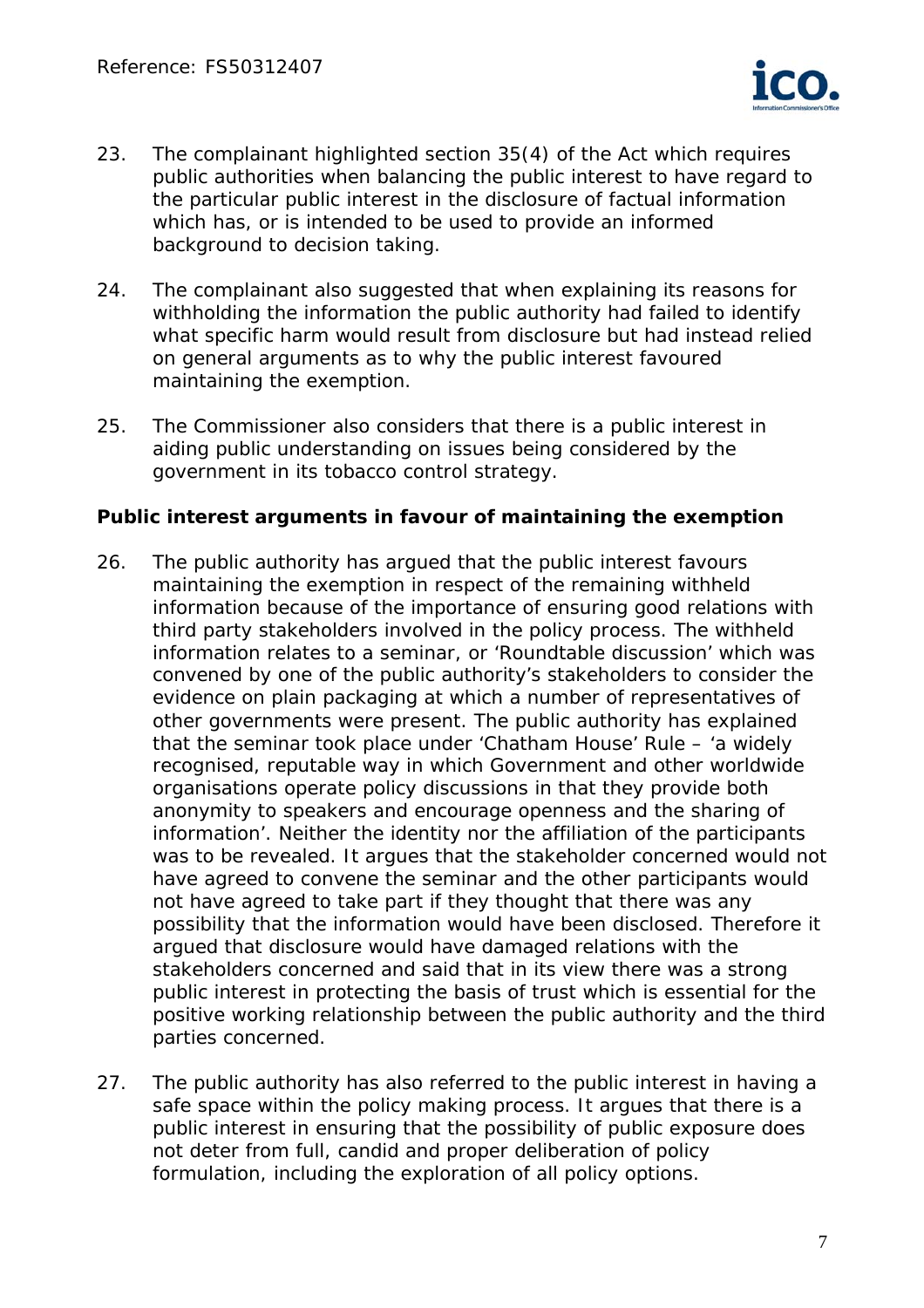

#### **Balance of the public interest arguments**

- 28. The Commissioner accepts that there is a public interest in disclosure in terms of aiding public understanding of the issues being considered in relation to the government's policies on tobacco control. Disclosure would go some way to helping the public understand the evidence base for plain packaging and therefore the Commissioner has given some weight to this factor. The general arguments in favour of transparency and accountability are also important here to allow the public to engage in debate about a potential policy which involves issues of consumer choice –v- public health in relation to the sale of a legal product.
- 29. The complainant had referred to the decision of the Information Tribunal in *Department for Business, Enterprise & Regulatory Reform v Information Commissioner* which highlighted the public interest in disclosure of information on the role played by lobbyists in the policy process because they represented a 'sectional interest'.<sup>[2](#page-7-0)</sup> In the BERR case the Tribunal had decided that the Confederation of British Industry (CBI) had privileged access to the public authority and that there was a public interest in seeing the impact such bodies have on policy making and the nature of their relationship with government. In particular it concluded that disclosure:

*"…subjects the relationship to a certain degree of scrutiny which can assist in ensuring that a particular relationship does not become unduly influential or dependent."*[3](#page-7-1)

30. Whilst the circumstances in the two cases are not exactly the same the Commissioner does accept that a parallel can be drawn between the two and that in this particular case there is a public interest in transparency of how government formulates policy including who it consults with. Disclosure would help further public understanding of the extent of the influence held by third parties in relation to tobacco control policies, on government. In reaching this view the Commissioner is mindful of the fact that the roundtable meeting was organised by the stakeholder in question and that the presentations were sympathetic to that stakeholder's publicly stated agenda. The issues discussed appear to focus on one side of the argument and how any arguments to the contrary could be countered. In this sense the roundtable discussion can be seen as a lobbying exercise rather than a discussion with neutral third parties. Therefore the Commissioner has

 $\overline{a}$ 

<span id="page-7-0"></span> $2$  Department for Business, Enterprise & Regulatory Reform y Information Commissioner and Friends of the Earth [EA/2007/0072]

<span id="page-7-1"></span><sup>3</sup> *Ibid,* para. 133e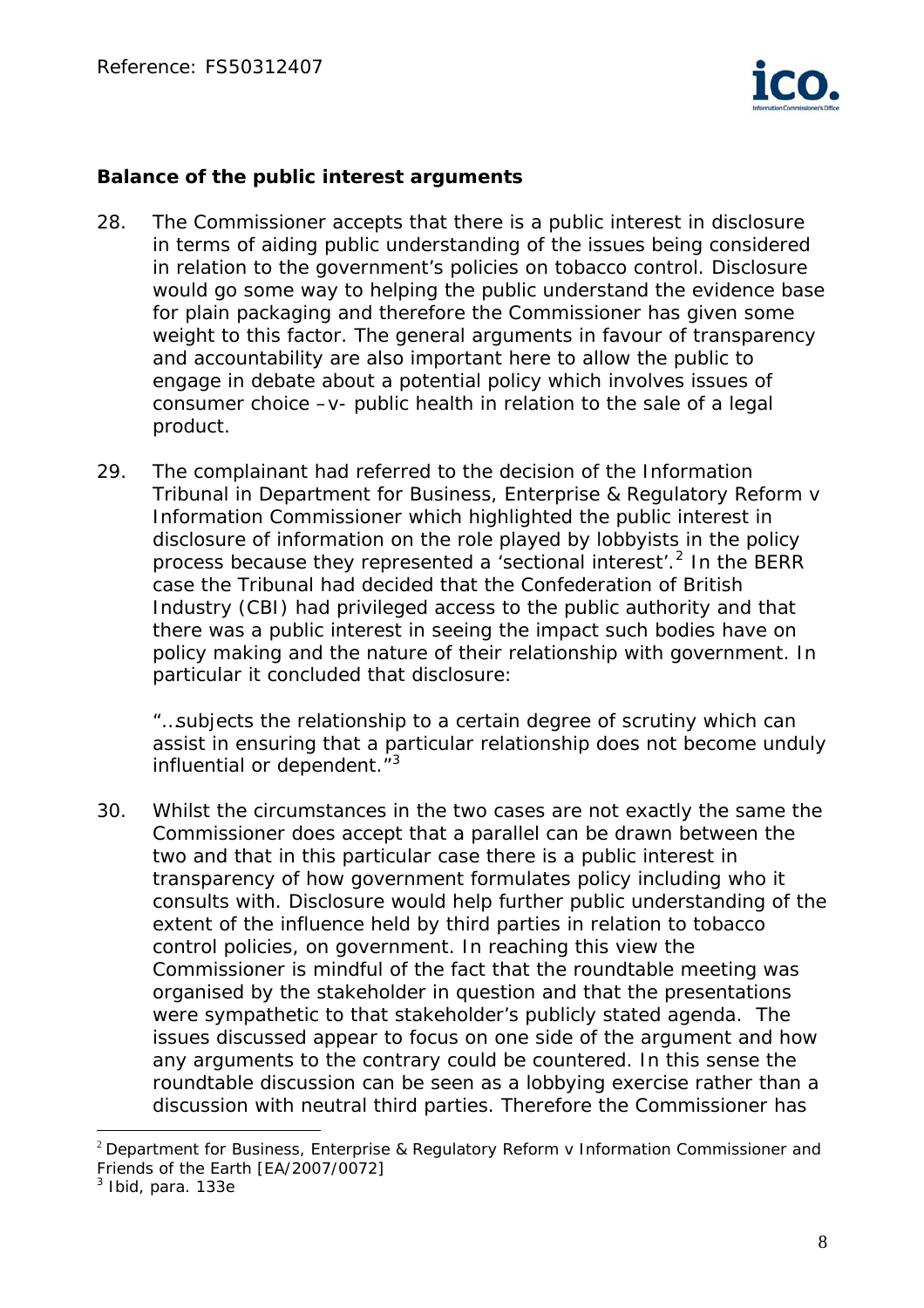

given arguments in favour of greater transparency in how and by whom government policy is influenced significant weight.

- 31. As regards the public interest in maintaining the exemption the Commissioner accepts that policy making depends on being broad based from a variety of sources including external stakeholders. Since the discussions at the Roundtable discussion took place under Chatham House Rules there was an understanding that individual contributions would not be attributed. Disclosure would be contrary to the wishes of the organisation that convened the meeting and therefore would be likely to make relations more difficult. The public authority has said that the third party who convened the seminar is a key stakeholder in its tobacco policy and so disclosure would harm the government's policies in regard to the potential for plain packaging as well as future policies on tobacco control.
- 32. The Commissioner accepts that disclosure of the information is not without its sensitivities. Disclosure would in all likelihood cause some damage to the public authority's relationship with the particular stakeholder. However, the Commissioner must also take into account the fact that it is evidently in the interests of this stakeholder to engage with the public authority in relation to policies on tobacco control. Whilst they may not welcome disclosure, in the Commissioner's view they would also not be easily discouraged from engaging with the public authority in future. As a result the Commissioner has given only limited weight to the public authority's arguments around protecting its relationship with the stakeholder concerned.
- 33. As regards the public authority's other arguments in favour of maintaining the exemption the Commissioner accepts that, generally speaking, there is a public interest in allowing public authorities a safe space in which to formulate and develop policy free from any outside interference. This is because premature disclosure acts as a distraction whilst the policy making process is ongoing and the timing of the request is an important factor here. The withheld information dates from June 2009 and the request was submitted in December 2009. Therefore at the time of the request the information was both recent and related to a 'live' policy insofar as the tobacco strategy was still being actively considered at that point and no final decisions had been made. However, the Commissioner is of the view that policy discussions or dialogue with lobbyists do not warrant the same safe space as purely internal discussions or policy thinking. Furthermore, the fact that the information relates to a live policy also weighs in favour of disclosure because there is a public interest in making the contribution of lobbyists or other stakeholders public at the time when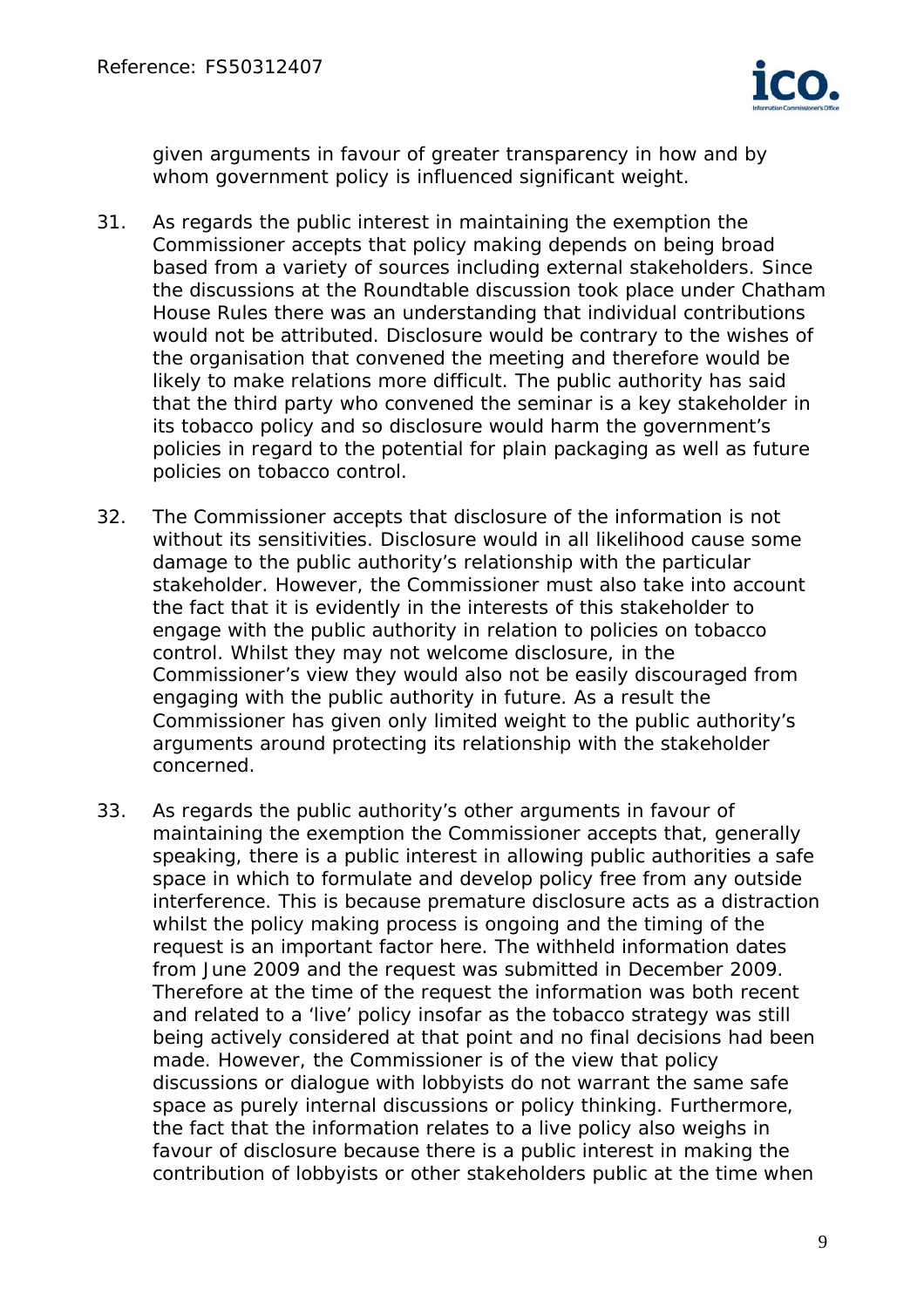

the policy debate is still ongoing, i.e. before policy decisions have been finalised, to allow counterbalancing views to be presented. The Commissioner finds support for this approach in the *BERR* case where the Tribunal commented:

*"In our view, there is a strong public interest in understanding how lobbyists, particularly those given privileged access, are attempting to influence government so that other supporting or counterbalancing views can be put to government to help ministers and civil servants make best policy…. .This means that there is a public interest in the disclosure of information in relation to such deliberations even at the early stages of policy formulation."*[4](#page-9-0)

34. It went on to say:

*"The interest lies not only in being able, as a matter of historical analysis, to determine 'what went on', but in being able to participate meaningfully in the debate. That can sometimes only happen at a point in time where there is still an opportunity to influence the debate; that is to say before policy is finalised."*[5](#page-9-1)

- 35. In light of this the Commissioner view is that any public interest in having a safe space in the public authority's dealings with third parties is at the very least counterbalanced by the public interest in increasing public participation in the debate on the issues being discussed.
- 36. The Commissioner accepts that there is a public interest in favour of maintaining the exemption and that there are risks that disclosure could make the public authority's relationships with certain stakeholders more difficult. However, the Commissioner feels that this is outweighed by the public interest in having a fully informed and open debate where widespread health issues are concerned, and in understanding the extent of the influence of lobby groups in formulating government policy. Mindful of the presumption in favour of disclosure the Commissioner has decided that, in all the circumstances of the case, the public interest in maintaining the exemption does not outweigh the public interest in disclosure.

## **Other exemptions**

37. During the course of the Commissioner's investigation the public authority suggested that the requested information was additionally exempt under section 27(1)(a) and (b), section 40 and section 42 but

 $\overline{a}$ 

<span id="page-9-0"></span><sup>4</sup> *Ibid*, para. 117.

<span id="page-9-1"></span><sup>5</sup> *Ibid*, para. 133.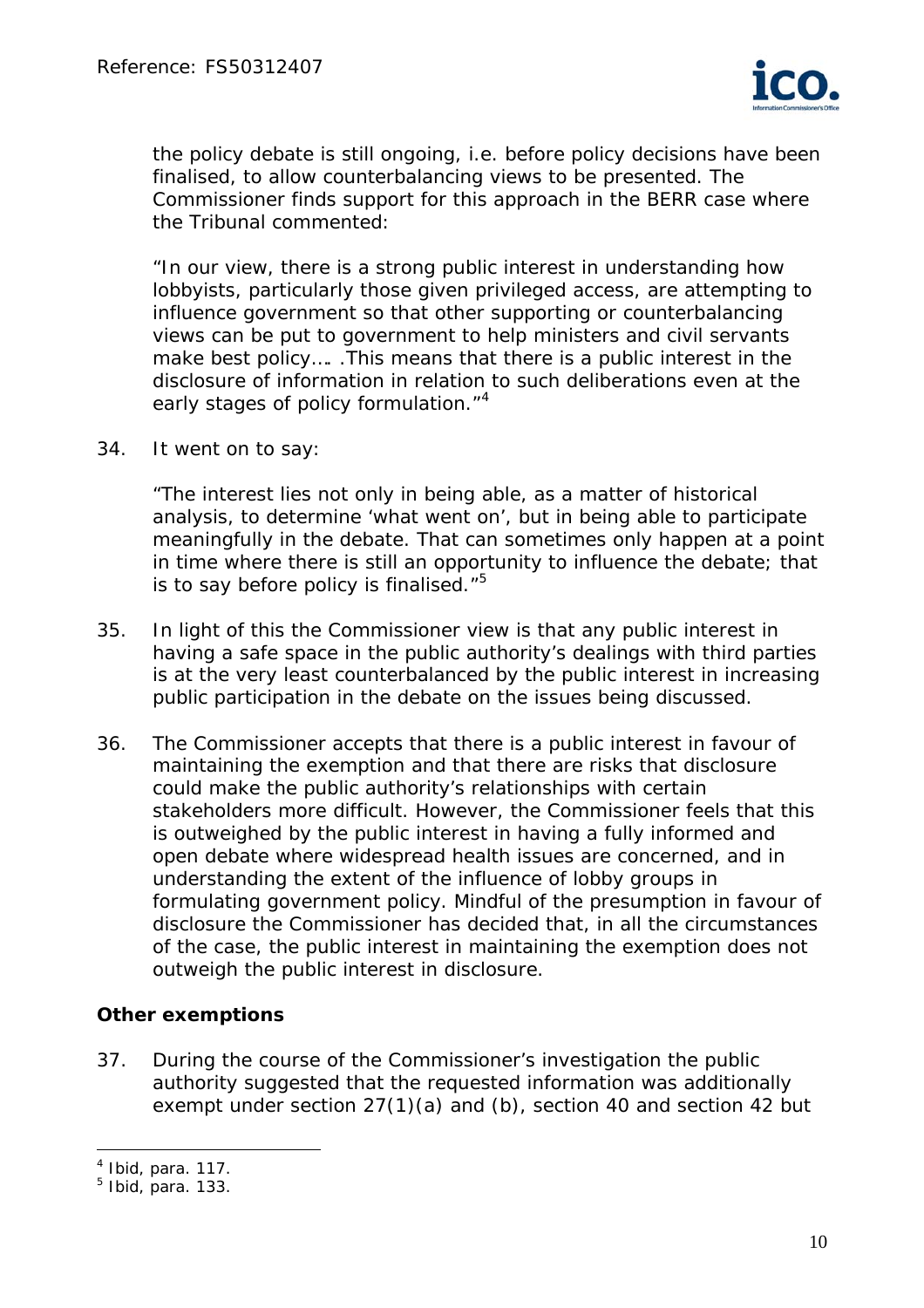

did not provide any arguments to support the application of the exemptions. For section 27, the Commissioner has reviewed the withheld information and it is not otherwise evident to him why the exemption would apply. In any event the onus is on the public authority to justify why it is relying on an exemption and therefore the Commissioner's view is that section 27 has not been demonstrated to apply.

- 38. Whilst the public authority has not provided any arguments to support the application of section 40 the Commissioner, mindful of his duties under the Data Protection Act 1998, has decided to consider the application of this exemption.
- 39. As regards section 42, it is clear that some of the withheld information is legal advice. In light of this the Commissioner thinks it is appropriate to consider whether section 42 would apply as this provides for an exemption for information subject to legal professional privilege.

## **Section 40(2) – Personal information**

40. Section 40(2) of the Act provides that information is exempt from disclosure if it constitutes the personal data of someone other than the applicant and disclosure would satisfy one of two conditions. In this case the relevant condition is the first condition which is that disclosure would contravene any of the data protection principles.

#### Is the information personal data?

41. In deciding whether the exemption applies it is first necessary to consider whether the withheld information constitutes personal data. Personal data is defined in the Data Protection Act 1998 ("DPA 1998") as:

"…data which relate to a living individual who can be identified-

(a) from those data, or

(b) from those data and other information which is in the possession of, or is likely to come into the possession of, the data controller,

and includes any expression of opinion about the individual and any indication of the intentions of the data controller or any other person in respect of the individual."

42. The public authority has not explicitly said where it believes section 40 applies, however, the Commissioner has reviewed the withheld information and found that the exemption could be applied to some of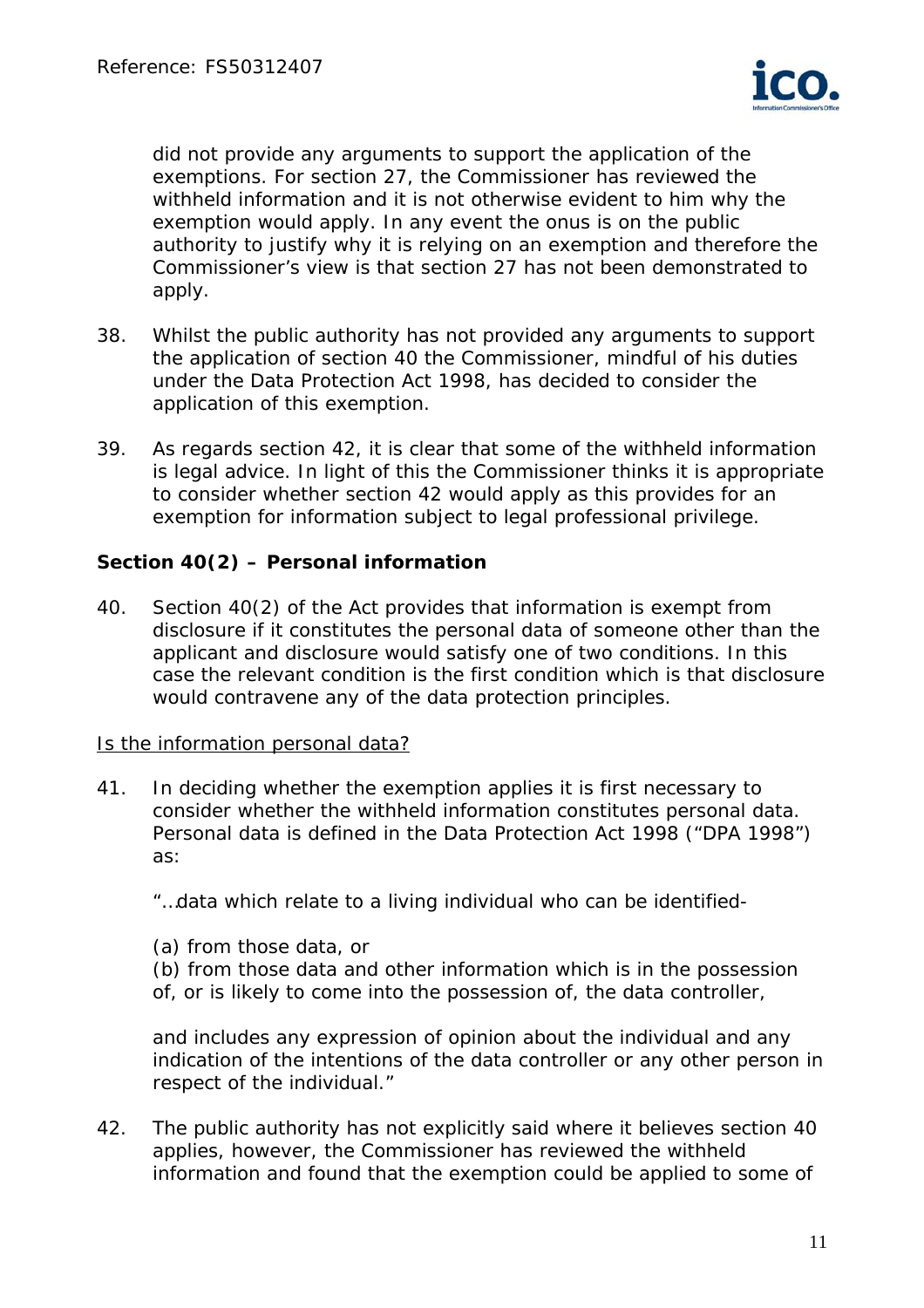

the information which reveals the identity of some of the individuals attending and contributing to the roundtable discussion. In the Commissioner's view such information is clearly personal data as the information, given that it also includes their job titles and the organisations they represent, would identify living individuals if it was disclosed especially when combined with the other withheld information.

#### The first data protection principle

43. Having satisfied himself that the information is personal data the Commissioner has gone on to consider whether disclosure would contravene the data protection principles. In the Commissioner's view it is the first data protection principle which is relevant in this case. The first principle provides that:

 '1. Personal data shall be processed fairly and lawfully and, in particular, shall not be processed unless-

(a) at least one of the conditions in Schedule 2 is met, and

 (b) in the case of sensitive personal data, at least one of the conditions in schedule 3 is met.'

#### Fairness

- 44. In considering the fairness of disclosure the Commissioner has taken into account the following factors:
	- The expectations of the individuals
	- The possible consequences of disclosure
	- Nature and content of the information
- 45. As regards the expectations of the individuals the Commissioner is mindful of the fact that the roundtable discussion took place under Chatham House rules and there was an understanding that the contributions of individuals attending the meeting would not be attributed. However, whilst the withheld information records the identities of people giving presentations it does not record the individual contributions of those who were participating in the discussions as opposed to addressing the meeting, such as the representatives of foreign governments. In the Commissioner's view those giving presentations would not have had the same expectation of privacy as those individuals who were in attendance such as the representatives of foreign governments whose contributions as policy makers rather than academics or external experts would be likely to be more sensitive.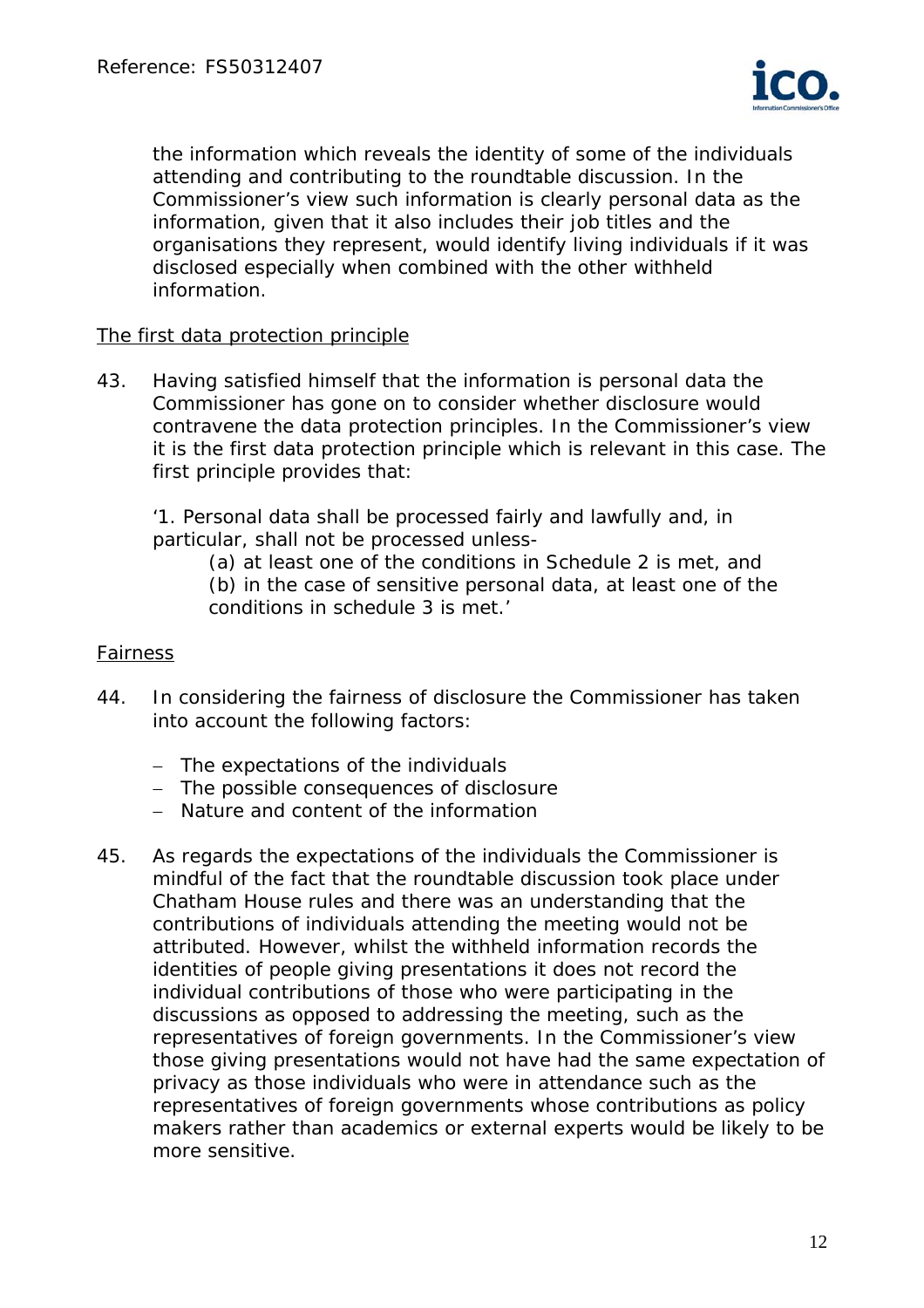

- 46. The Commissioner has also taken into account the fact that individuals participating in the round table discussion did so in a professional rather than a personal capacity. When determining whether disclosure of personal data would be fair the Commissioner considers that a distinction can be drawn between someone's personal life and their professional life. Where information relates solely to an individual's professional life the Commissioner considers that disclosure is less likely to be unfair. Furthermore, in this case the speakers at the meeting appear to be experts in their field or relatively senior members of their respective organisations. The fact that they are involved in giving presentations at events of this kind would appear to suggest that they have public facing roles and so would have at least some expectation that the information would be disclosed. Indeed the Commissioner understands that whilst the contributions of individuals attending the meeting, such as the representatives of other governments, would have been covered by Chatham House rules, no similar restriction was placed on the presentation materials. In the Commissioner's view the policy experts and academics who are named in the withheld information would have had at least some expectation that information could be disclosed.
- 47. The Commissioner has also considered the consequences of disclosing the information and can see no obvious harm or adverse consequences to the individuals concerned if the information were to be released. Whilst it is possible that disclosure could bring some of the individuals to the attention of the tobacco industry it is difficult to see what prejudice this would cause given that such individuals appear to be prominent figures in their fields whose views are likely to be well known. It is more likely that the policy makers, i.e. the representatives of the governments considering plain packaging, would be the target of the tobacco lobby's attention but, as already noted, the identities of these individuals are not revealed in the withheld information.
- 48. The Commissioner considers that it is also appropriate to consider any legitimate interests in disclosure and to balance these against the data subjects' reasonable expectations and any damage or distress caused by disclosure. In the Commissioner's view disclosure may still be fair if there is a more compelling public interest in disclosure. In this case the Commissioner would suggest that the legitimate interest lies in providing greater transparency and accountability in the role played by external stakeholders on the policy process. The Commissioner has already indicated that the data subjects would have had only limited expectations that information would not be disclosed and any adverse consequences from disclosure to the individuals concerned would be insignificant. Therefore the Commissioner has decided that the legitimate interests in disclosure outweigh any other concerns.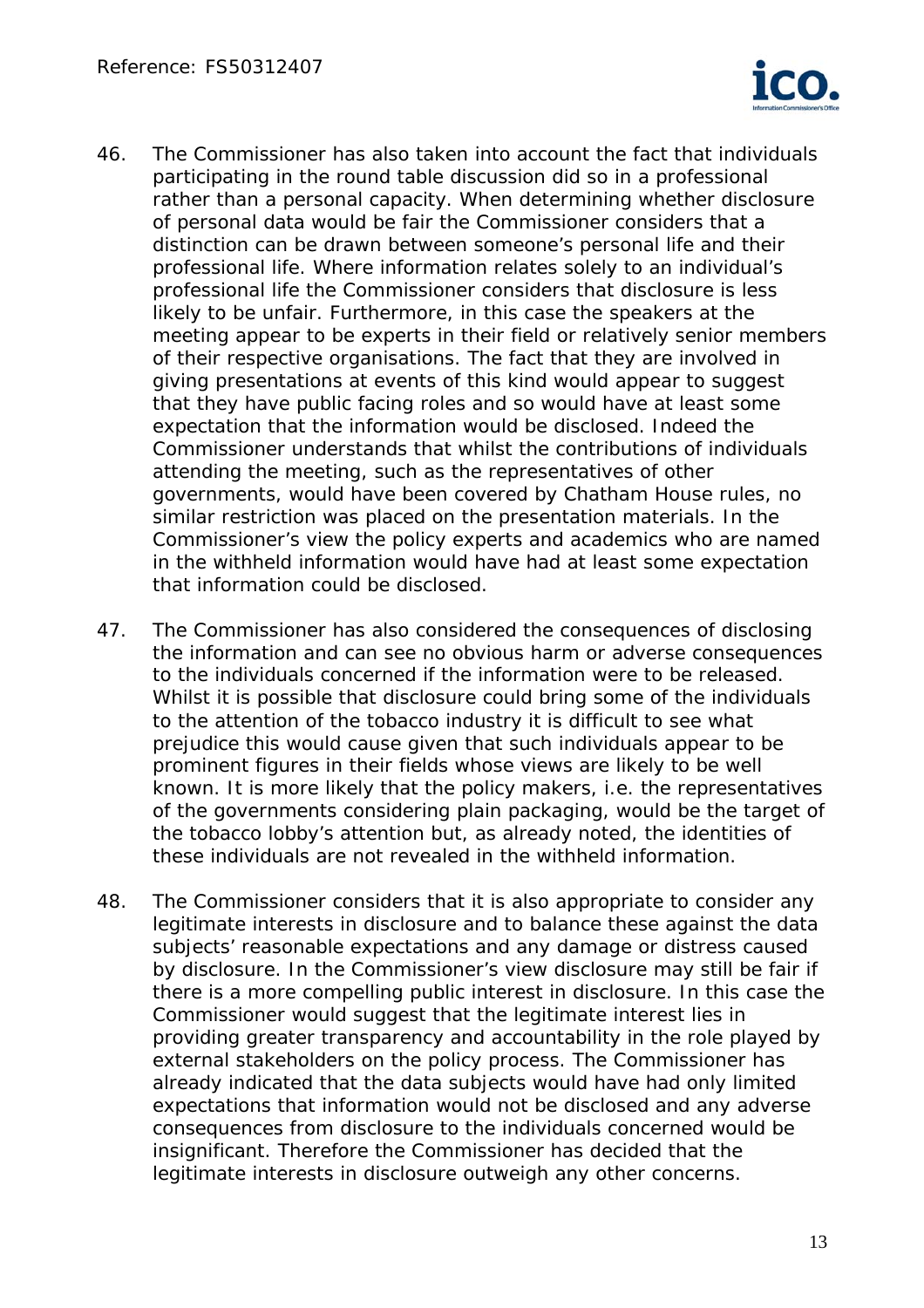

#### A schedule 2 condition?

49. The Commissioner has now gone on to consider whether disclosure of any of the information which constitutes personal data would meet a condition in schedule 2 of the DPA 1998. The condition which is most likely to be relevant is the  $6<sup>th</sup>$  condition. The  $6<sup>th</sup>$  condition is that:

 "The processing is necessary for the purposes of the legitimate interests pursued by the data controller or by the third party or third parties to whom the data are disclosed, except where the processing is unwarranted in any particular case by reason of prejudice to the rights and freedoms or legitimate interests of the data subject."

- 50. The Commissioner's approach is to consider whether the  $6<sup>th</sup>$  condition is met by way of the following 3 part test which must be satisfied:
	- there must be legitimate interests in disclosing the information,
	- the disclosure must be necessary for a legitimate interest of the public and,
	- even where the disclosure is necessary it nevertheless must not cause unwarranted interference (or prejudice) to the rights, freedoms and legitimate interests of the data subject(s).
- 51. As regards the legitimate interests in disclosure the Commissioner considers that this is met by the need for transparency and accountability in knowing more about the influence external stakeholders have on government policy. The Commissioner is not aware of any other alternative means by which this level of transparency and accountability could be achieved and therefore has concluded that disclosure is necessary for these legitimate interests.
- 52. The Commissioner has already indicated, when considering the issue of fairness, that disclosure would not cause unwarranted interference to the rights and freedoms of the data subjects. Therefore he is satisfied that disclosure would meet the  $6<sup>th</sup>$  condition of schedule 2.

#### Lawfulness

53. Finally the Commissioner has considered whether disclosure would be lawful. The most obvious example of where disclosure is likely to be unlawful is if disclosure would contravene a statutory prohibition. However, the Commissioner is not aware of any statutory prohibition which would serve to prevent disclosure in a case like this. The Commissioner would also stress that given his previous findings on the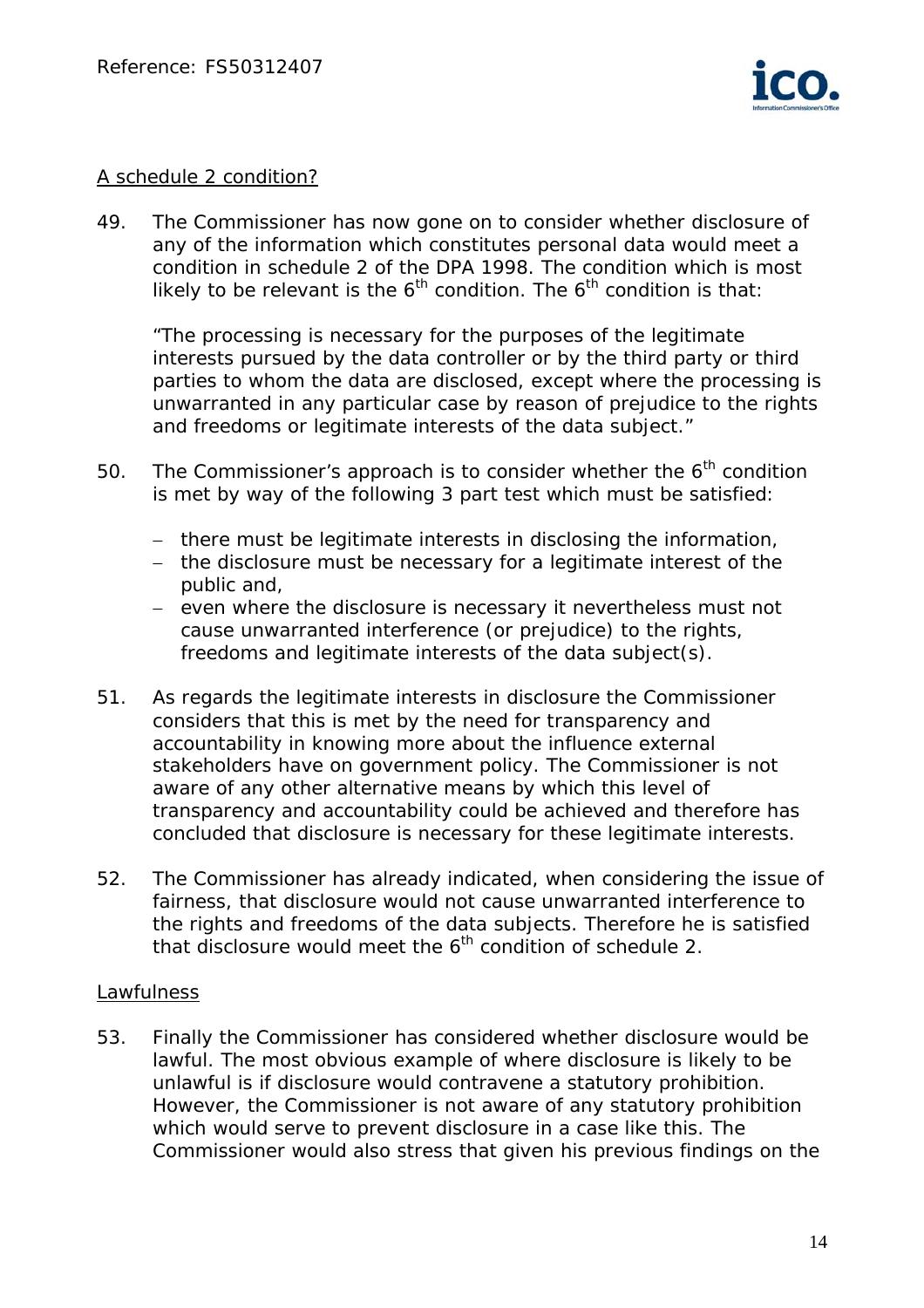

fairness of disclosure, he is satisfied that disclosure would not contravene any of the articles of the Human Rights Act 1998.

54. The Commissioner has concluded that disclosure of the information would not contravene the first data protection principle and therefore section 40(2) is not engaged.

## **Section 42(1) – Legal professional privilege**

- 55. Section 42(1) provides that information in respect of which a claim for legal professional privilege could be maintained in legal proceedings is exempt from disclosure.
- 56. Information will be subject to legal professional privilege if it constitutes confidential legal advice given by a legal advisor to a client in a professional capacity. Privilege can be either litigation privilege, where litigation is in progress or anticipated, or advice privilege where no litigation is in prospect. In this case the Commissioner is satisfied that some of the withheld information is advice from a professional legal adviser given to a client, in this case the stakeholder who organised the roundtable discussion.
- 57. Information will only be privileged so long as it is held confidentially. The legal advice in this case was shared with a range of participants at the roundtable discussion. Whilst it was prepared for the stakeholder who organised the discussion it was passed freely to those attending the discussions which included, representatives of other governments, academics and other stakeholders. Information may still be privileged where it is disclosed on a restricted basis, that is to say the advice is shared with a limited number of other individuals or organisations in confidence. However in this case there does not appear to have been any restrictions placed on the use of this particular information.
- 58. The Commissioner has also found a number of references to the legal advice in question in the public domain. In particular, some of the findings of the legal advice were quoted during parliamentary debates on the issue of plain packaging.<sup>[6](#page-14-0)</sup> Whilst he has not been able to find copies of the full legal advice the nature of the references lead the Commissioner to conclude that the legal advice has been distributed more widely to the extent that it can no longer be said to be

 $\overline{a}$ 6

<span id="page-14-0"></span>[http://www.publications.parliament.uk/pa/cm200809/cmpublic/health/090625/pm/90625s0](http://www.publications.parliament.uk/pa/cm200809/cmpublic/health/090625/pm/90625s08.htm#end) [8.htm#end](http://www.publications.parliament.uk/pa/cm200809/cmpublic/health/090625/pm/90625s08.htm#end) and [http://www.publications.parliament.uk/pa/ld200809/ldhansrd/text/90311](http://www.publications.parliament.uk/pa/ld200809/ldhansrd/text/90311-gc0001.htm) [gc0001.htm](http://www.publications.parliament.uk/pa/ld200809/ldhansrd/text/90311-gc0001.htm)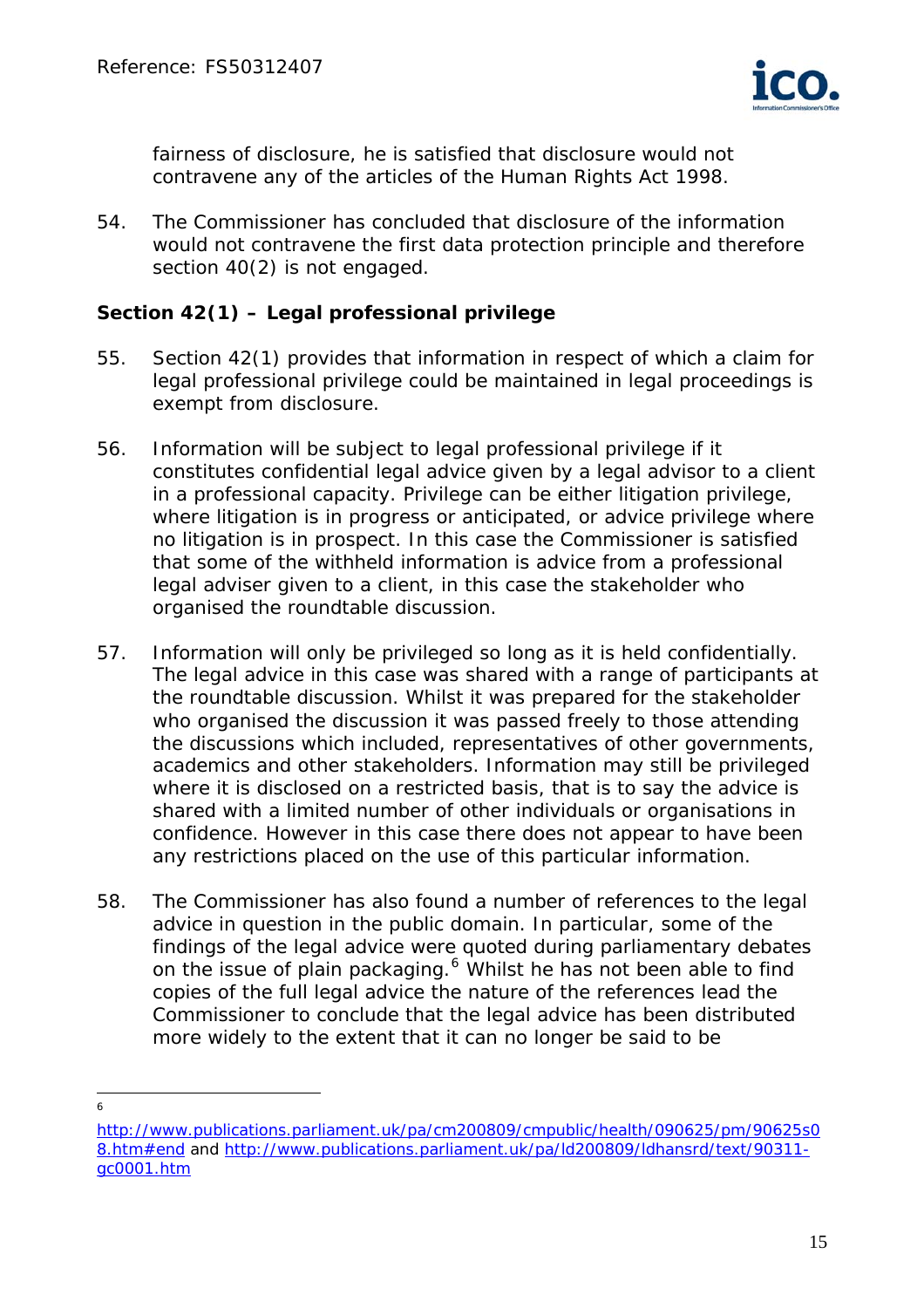

confidential. In light of this the Commissioner has decided that section 42(1) is not engaged.

## **Procedural matters**

- 59. In its refusal notice and at the internal review stage the public authority relied on the exemption in section 35(1)(a) to refuse to disclose some of the information falling within the scope of the request. It was only during the course of the Commissioner's investigation that it said that sections 27(1)(a) and (b), section 40 and section 42(1) would also apply to some of the withheld information. By failing to cite these exemptions within 20 working days the public authority breached section 17(1) of the request which requires a public authority to provide an applicant with a notice explaining why any requested information is believed to be exempt.
- 60. The Commissioner has decided that the information withheld by the public authority should have been disclosed. Therefore the Commissioner must record the following breaches of the Act.
- 61. By failing to make the information available to the complainant the public authority breached section 1(1)(b) of the Act. By failing to make the information available within 20 working days the public authority breached section 10(1) of the Act.

# **The Decision**

- 62. The Commissioner has decided that the following elements of the request were not dealt with in accordance with the Act:
	- The public authority breached section  $1(1)(b)$  of the Act by failing to disclose the withheld information.
	- The public authority breached section 10(1) of the Act by failing to disclose the withheld information within 20 working days of receiving the request.
	- The public authority breached section  $17(1)$  of the Act by failing to inform the complainant of exemptions on which it was seeking to rely within 20 working days of receiving the request.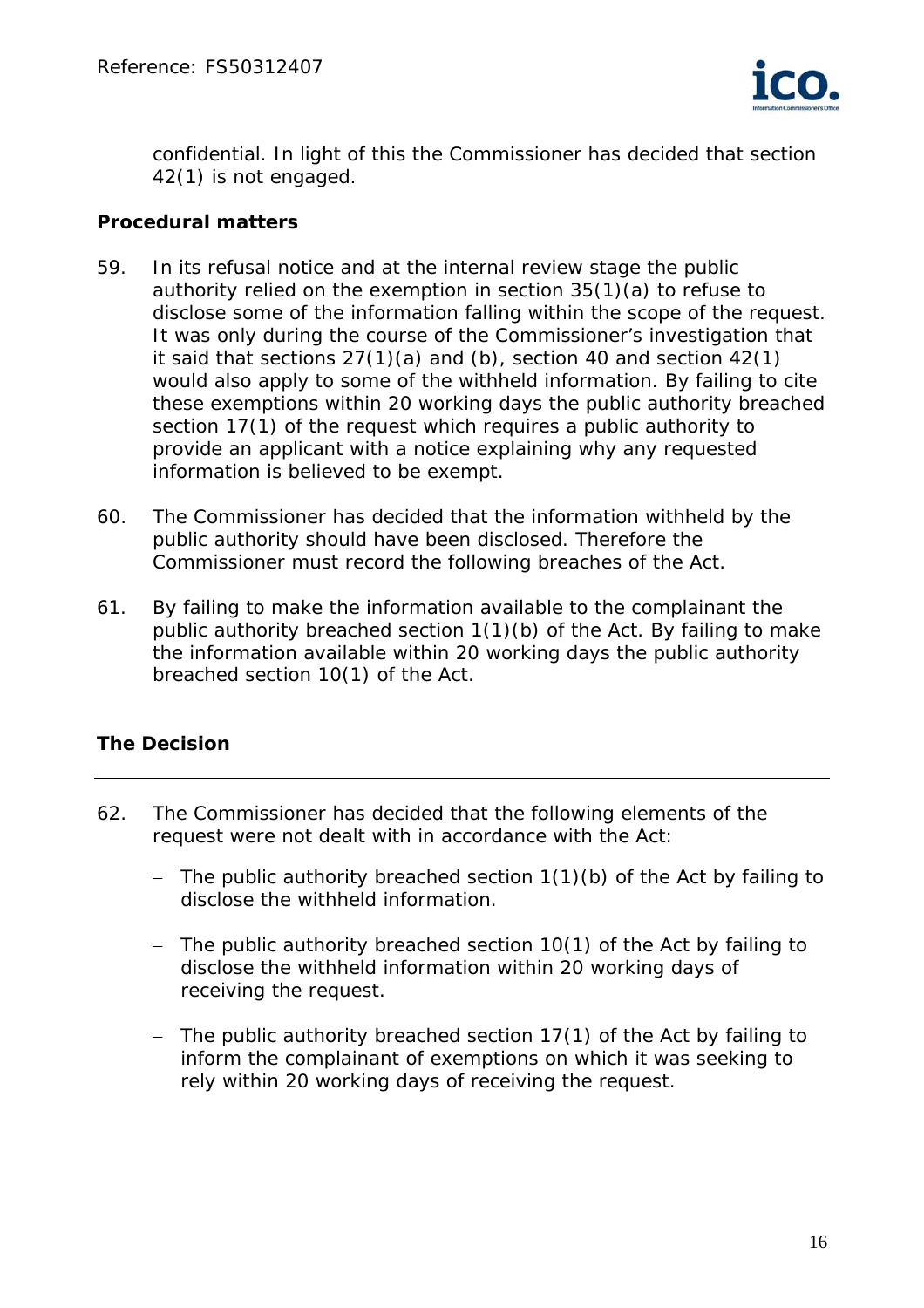

## **Steps Required**

- 63. The Commissioner requires the public authority to take the following steps to ensure compliance with the Act:
	- The public authority shall disclose to the complainant the withheld information falling within the scope of part (a) of the request.
- 64. The public authority must take the steps required by this notice within 35 calendar days of the date of this notice.

## **Other matters**

65. The Commissioner notes that the public authority in this case separated its internal review into two parts to take account of the extra time needed to carry out a public interest test. Part VI of the section 45 Code of Practice makes it desirable practice that a public authority should have a procedure in place for dealing with complaints about its handling of requests for information. As he has made clear in his *'Good Practice Guidance No 5'*, published in February 2007, the Commissioner considers that these internal reviews should be completed as promptly as possible. While no explicit timescale is laid down by the Act, the Commissioner considers that a reasonable time for completing an internal review is 20 working days from the date of the request for review. The Commissioner's view is that unless there are exceptional circumstances internal reviews should be completed within 20 working days and in one response.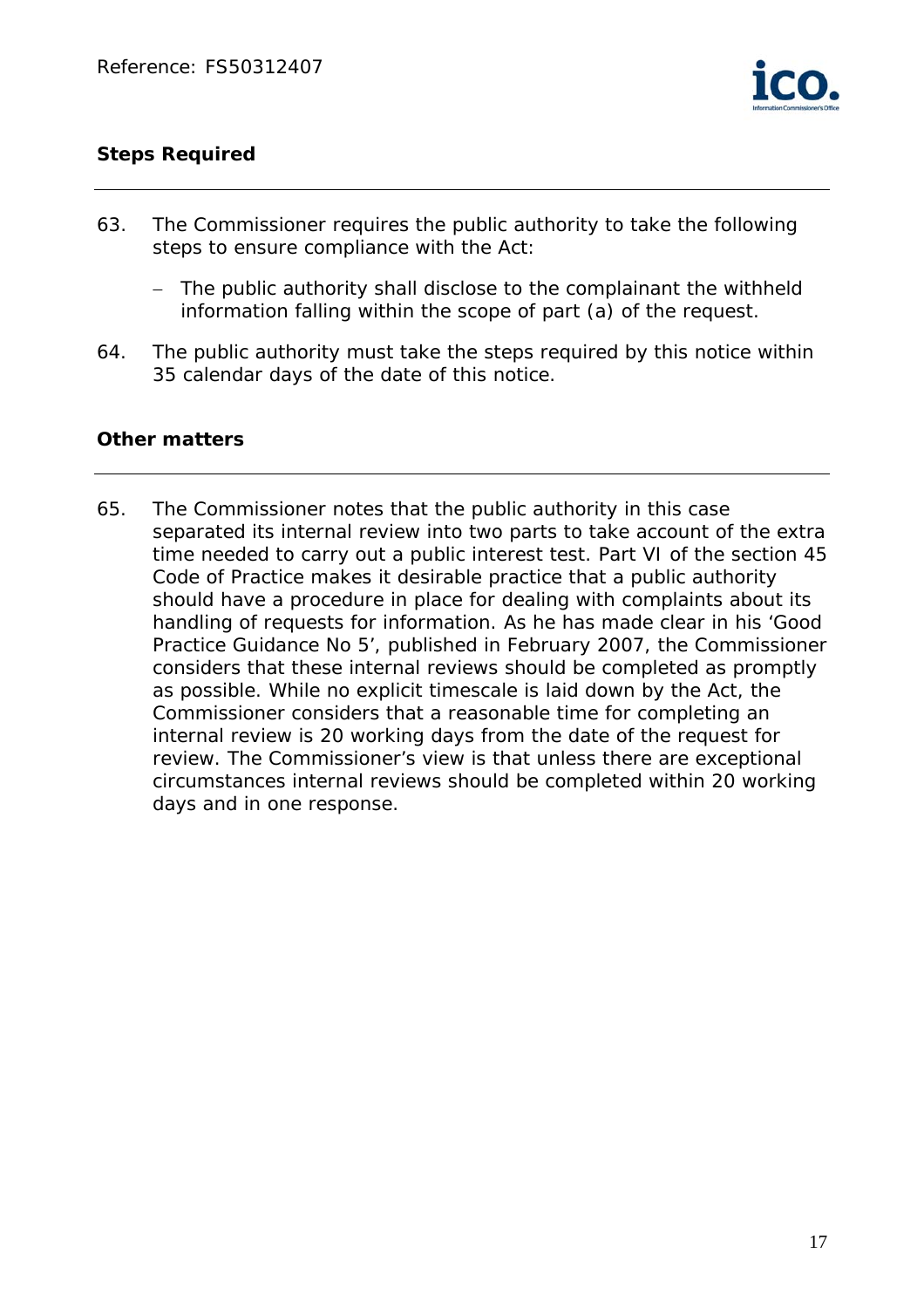

# **Right of Appeal**

66. Either party has the right to appeal against this Decision Notice to the First-tier Tribunal (Information Rights). Information about the appeals process may be obtained from:

> First-tier Tribunal (Information Rights) GRC & GRP Tribunals, PO Box 9300, Arnhem House, 31, Waterloo Way, LEICESTER, LE1 8DJ

Tel: 0845 600 0877 Fax: 0116 249 4253 Email: [informationtribunal@tribunals.gsi.gov.uk](mailto:informationtribunal@tribunals.gsi.gov.uk). Website: [www.informationtribunal.gov.uk](http://www.informationtribunal.gov.uk/)

If you wish to appeal against a decision notice, you can obtain information on how to appeal along with the relevant forms from the Information Tribunal website.

Any Notice of Appeal should be served on the Tribunal within 28 (calendar) days of the date on which this Decision Notice is sent.

# Dated the 26<sup>th</sup> day of April 2011

**Signed ………………………………………………..** 

**Lisa Adshead Group Manager FOI Policy Delivery Information Commissioner's Office Wycliffe House Water Lane Wilmslow Cheshire SK9 5AF**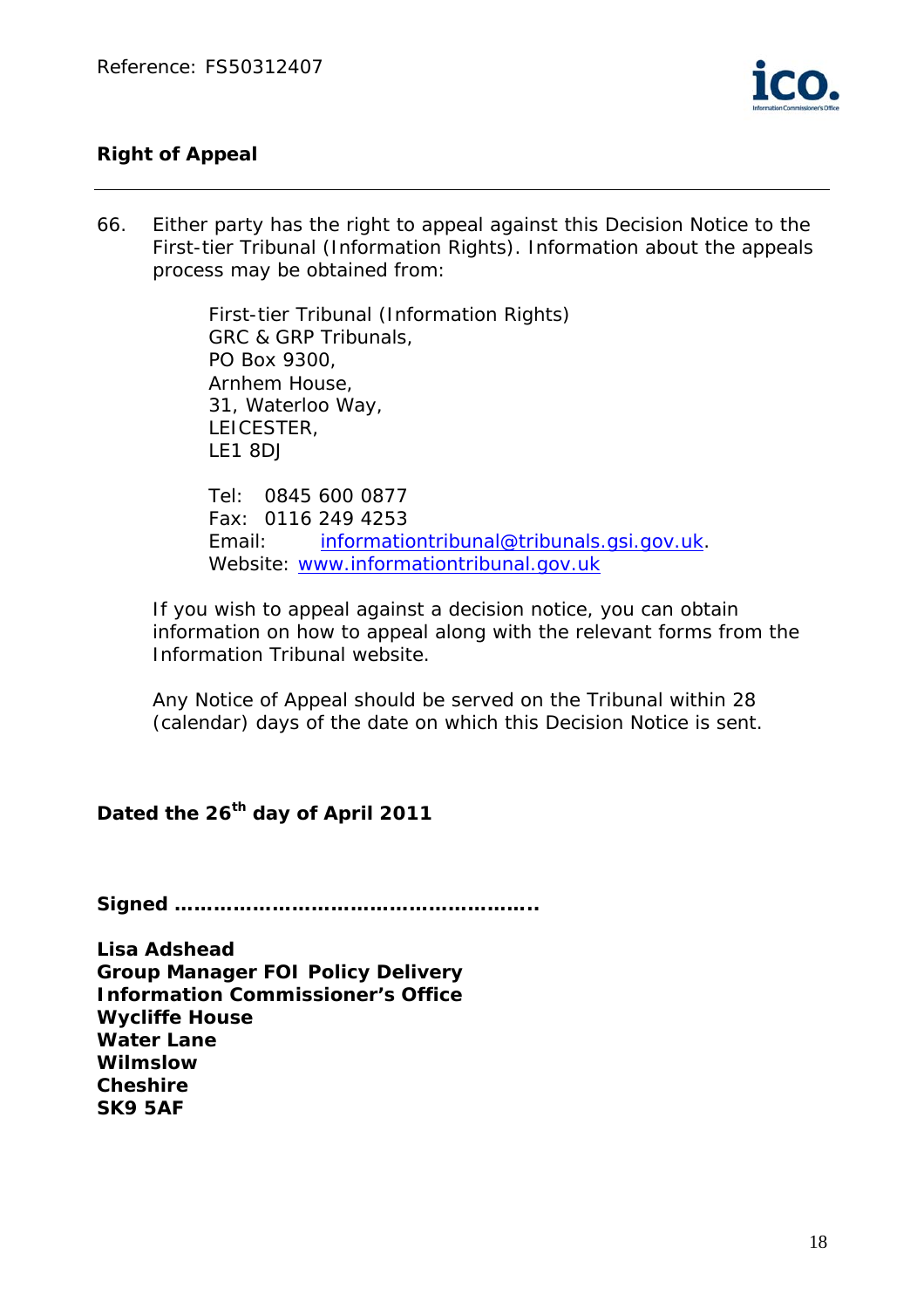

## **Legal Annex**

## **International Relations**

## **Section 27(1) provides that –**

"Information is exempt information if its disclosure under this Act would, or would be likely to, prejudice-

- (a) relations between the United Kingdom and any other State,
- (b) relations between the United Kingdom and any international organisation or international court,
- (c) the interests of the United Kingdom abroad, or
- (d) the promotion or protection by the United Kingdom of its interests abroad."

## **Formulation of Government Policy**

## **Section 35(1) provides that –**

"Information held by a government department or by the National Assembly for Wales is exempt information if it relates to-

- (a) the formulation or development of government policy,
- (b)Ministerial communications,
- (c) the provision of advice by any of the Law Officers or any request or the provision of such advice, or
- (d) the operation of any Ministerial private office."

## **Section 35(2) provides that –**

"Once a decision as to government policy has been taken, any statistical information used to provide an informed background to the taking of the decision is not to be regarded-

- (a) for the purposes of subsection  $(1)(a)$ , as relating to the formulation or development of government policy, or
- (b) for the purposes of subsection (1)(b), as relating to Ministerial communications."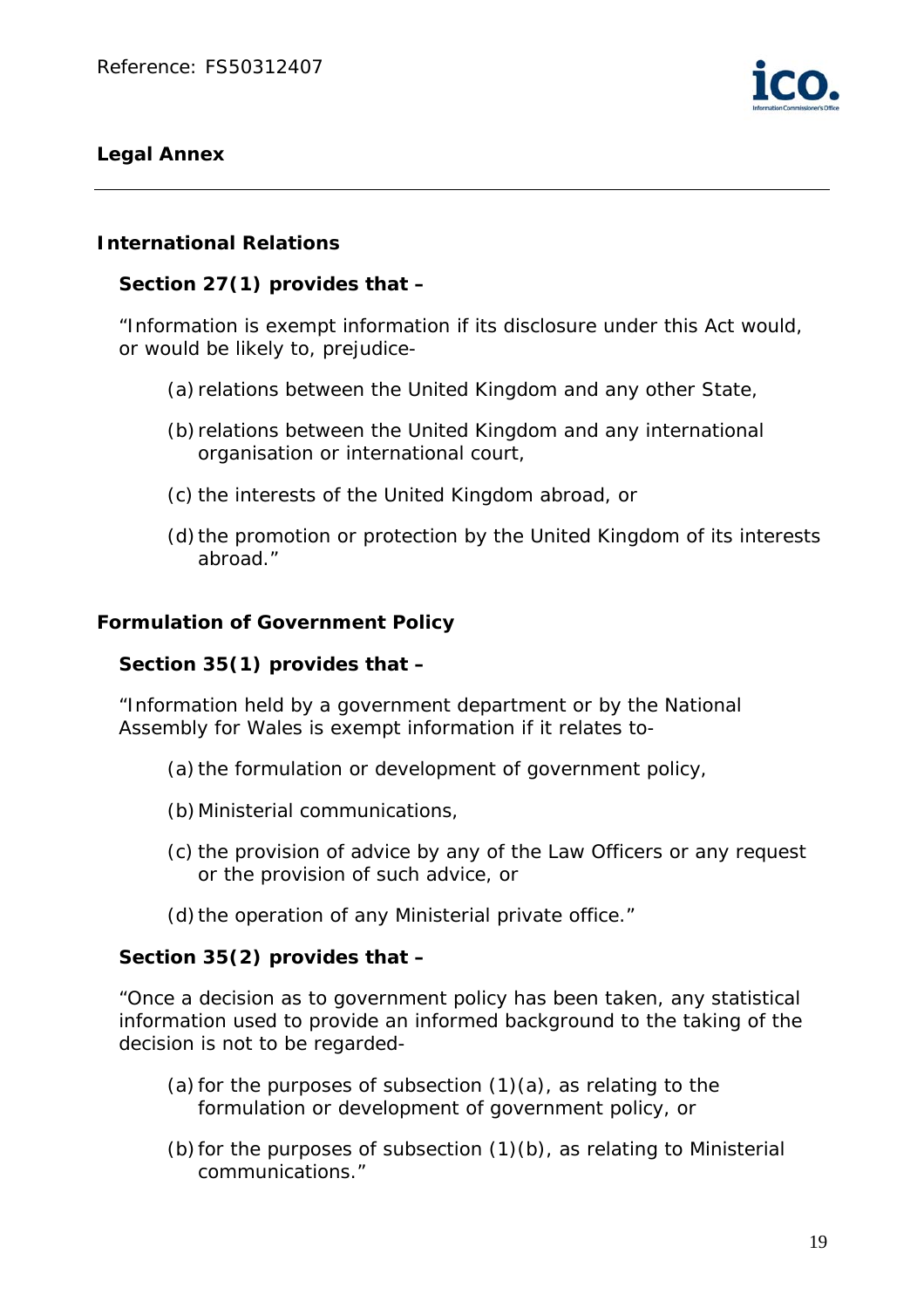

# **Section 35(3) provides that –**

"The duty to confirm or deny does not arise in relation to information which is (or if it were held by the public authority would be) exempt information by virtue of subsection (1)."

## **Section 35(4) provides that –**

"In making any determination required by section  $2(1)(b)$  or  $(2)(b)$  in relation to information which is exempt information by virtue of subsection (1)(a), regard shall be had to the particular public interest in the disclosure of factual information which has been used, or is intended to be used, to provide an informed background to decision-taking."

# **Section 35(5) provides that –**

"In this section-

"government policy" includes the policy of the Executive Committee of the Northern Ireland Assembly and the policy of the National Assembly for Wales;

"the Law Officers" means the Attorney General, the Solicitor General, the Advocate General for Scotland, the Lord Advocate, the Solicitor General for

Scotland and the Attorney General for Northern Ireland;

"Ministerial communications" means any communications-

- (a) between Ministers of the Crown,
- (b) between Northern Ireland Ministers, including Northern Ireland junior Ministers, or
- (c) between Assembly Secretaries, including the Assembly First Secretary, and includes, in particular, proceedings of the Cabinet or of any committee of the Cabinet, proceedings of the Executive Committee of the Northern Ireland Assembly, and proceedings of the executive committee of the National Assembly for Wales;

"Ministerial private office" means any part of a government department which provides personal administrative support to a Minister of the Crown, to a Northern Ireland Minister or a Northern Ireland junior Minister or any part of the administration of the National Assembly for Wales providing personal administrative support to the Assembly First Secretary or an Assembly Secretary;